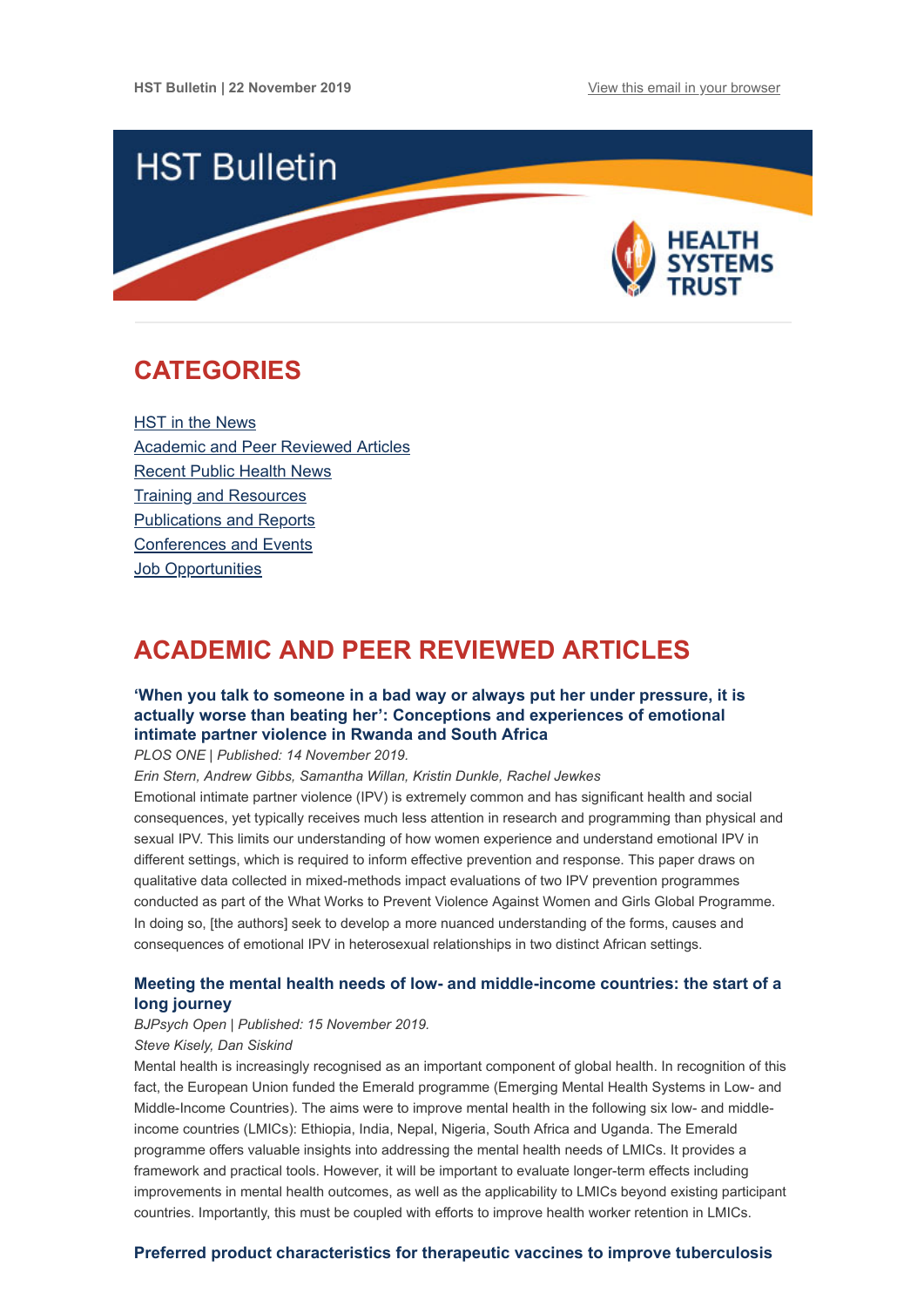## **[treatment outcomes: Key considerations from World Health Organization](https://www.sciencedirect.com/science/article/pii/S0264410X19314616?via%3Dihub) consultations**

#### *Vaccine | Published: 13 November 2019.*

*Johan Vekemans, Michael James Brennan, Mark Hatherill, Lewis Schrager Bernard Fritzell, Kathryn Rutkowski, Beatrice De Vos, Matteo Zignol et al*

Treating tuberculosis (TB) requires a multidrug course of treatment lasting 6 months, or longer for drugresistant TB, which is difficult to complete and often not well tolerated. Treatment failure and recurrence after end-of-treatment can have devastating consequences, including progressive debilitation, death, the transmission of Mycobacterium tuberculosis – the infectious agent responsible for causing TB – to others, and may be associated with the development of drug-resistant TB. The burden on health systems is important, with severe economic consequences. Vaccines have the potential to serve as immunotherapeutic adjuncts to antibiotic treatment regimens for TB.

# **[Mapping evidence on the burden and distribution of childhood obesity in sub-](https://systematicreviewsjournal.biomedcentral.com/articles/10.1186/s13643-019-1189-z)Saharan Africa: a scoping review protocol**

*BMC Systematic Review | Published: 13 November 2019.*

*Frederick I Danquah, Matilda Yeboah, Vitalis Bawontuo, Desmond Kuupiel*

Obesity in childhood is associated with adverse health outcomes and complications throughout the lifespan of a child. Available evidence suggests a dramatic increase in childhood obesity in sub-Saharan Africa (SSA) over the past two decades. The health risks associated with obesity/overweight are particularly problematic in children due to the potential for long-term health concerns. The researchers propose to conduct a systematic scoping review to map evidence on the burden and distribution of childhood obesity in SSA.

# **[Changes in rates of early exclusive breast feeding in South Africa from 2010 to 2013:](https://bmjopen.bmj.com/content/9/11/e028095) data from three national surveys before and during implementation of a change in national breastfeeding policy**

#### *BMJ Open | Published: 18 November 2019.*

*Debra Jackson, Sonja Swanevelder, Tanya Doherty, Carl Lombard, Sanjana Bhardwaj, Ameena Goga* Between 1998 and 2009 reported exclusive breastfeeding (EBF) rates in South African infants, aged 0–6 months, ranged from 6.2% to 25.7%. In 2011, the National Minister of Health shifted policy to promote 'exclusive' breast feeding for all women in South Africa irrespective of HIV status (Tshwane Declaration of Support for Breastfeeding in South Africa). This analysis examines early EBF prior to and through implementation of the declaration.

# **[Cost-effectiveness of integrating postpartum antiretroviral therapy and infant care](https://journals.plos.org/plosone/article?id=10.1371/journal.pone.0225104) into maternal & child health services in South Africa**

#### *PLOS ONE | Published: 15 November 2019.*

*Caitlin M Dugdale, Tamsin K Phillips, Landon Myer, Emily P Hyle, Kirsty Brittain, Kenneth A Freedberg, Lucy Cunnama, Rochelle P Walensky, et al*

Poor engagement in postpartum maternal HIV care is a challenge worldwide and contributes to adverse maternal outcomes and vertical transmission. [The objective of this study] was to project the clinical and economic impact of integrated postpartum maternal antiretroviral therapy (ART) and pediatric care in South Africa. Using the CEPAC computer simulation models, parameterized with data from the Maternal and Child Health–Antiretroviral Therapy (MCH-ART) randomized controlled trial, [the authors] evaluated the cost-effectiveness of integrated postpartum care for women initiating ART in pregnancy and their children.

## **[Field testing of a household-scale onsite blackwater treatment system in South](https://www.sciencedirect.com/science/article/pii/S0048969719354622?via%3Dihub) Africa**

#### *Science of the Total Environment | Published: 11 November 2019.*

*Tapuwa Sahondo, Sarah Hennessy, Rebecca C Sindall, Hitendra Chaudhari, StephanieTeleski, Brendon J Lynch, Katelyn L Sellgrend, Brian R Stoner, et al*

Innovations that enable cost-effective and resource-conserving treatment of human waste are required for the 4.2 billion people in the world who currently lack safe and reliable sanitation services. Onsite treatment and reuse of blackwater is one strategy towards this end, greatly reducing the need to transport wastewater over long distances either via sewers or trucks. Here, we report on the field testing of a prototype onsite blackwater treatment system conducted over a period of 8 months. The system was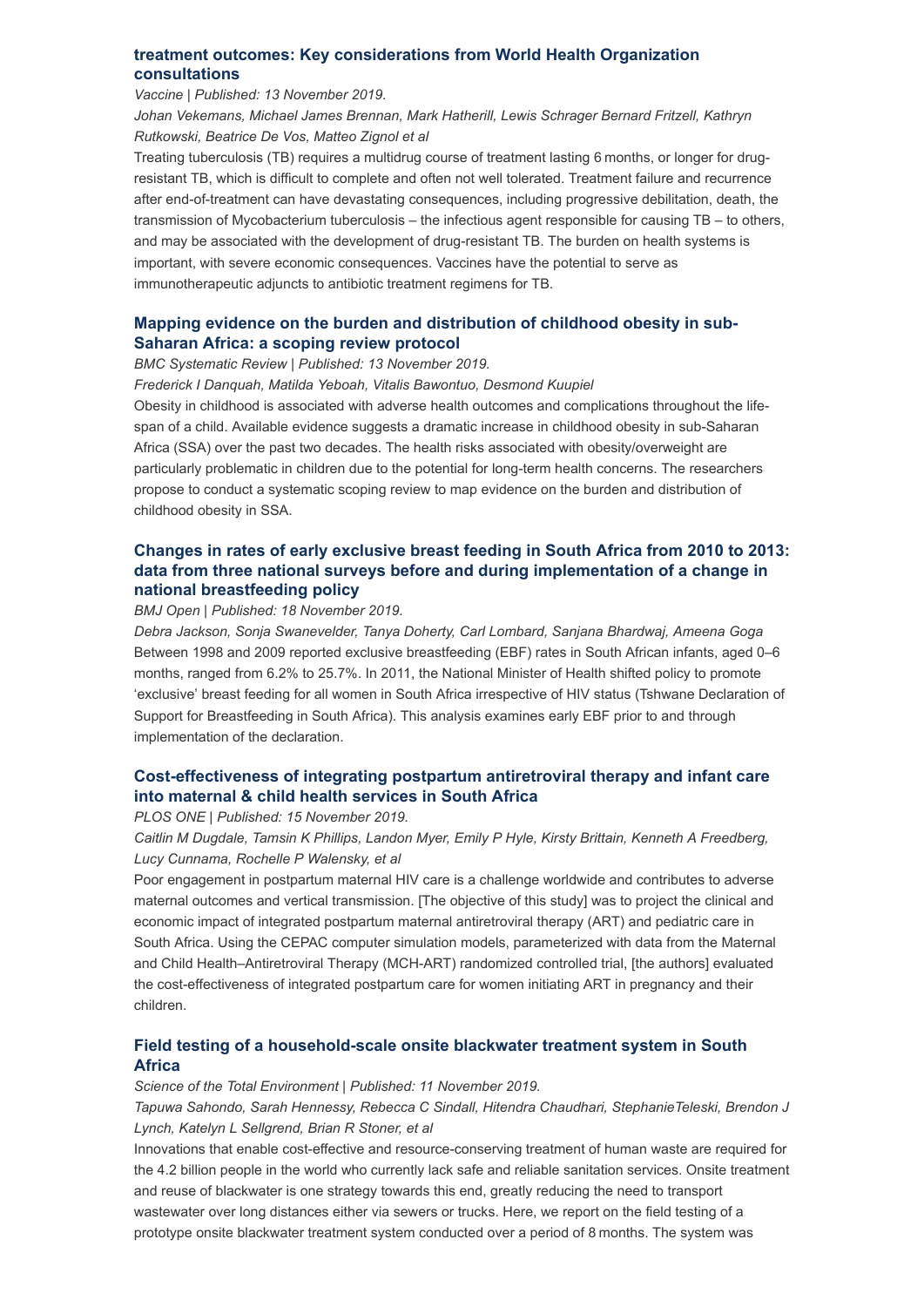connected to a women's toilet in a public communal ablution block located in an informal settlement near Durban, South Africa.

**[\(Return to Top\)](#page-0-1)**

# <span id="page-2-0"></span>**RECENT PUBLIC HEALTH NEWS**

## **[WHO & African Union Sign MOU To Expand Access To Medicines & Bolster](https://www.healthpolicy-watch.org/who-african-union-sign-mou-to-expand-access-to-medicines-bolster-epidemic-preparedness/) Epidemic Preparedness**

*Health Policy Watch | 18 November 2019.*

The World Health Organization and African Union have signed a sweeping Memorandum of Understanding to collaborate on improving access to medicines, strengthening epidemic preparedness, and expanding universal health coverage across the African continent.

## **[Global study reveals relatively low cost of SA medicines](https://www.medicalbrief.co.za/archives/global-study-reveals-relatively-low-cost-of-sa-medicines/)**

*Medical Brief | 20 November 2019.*

In a finding that may surprise many, South Africa ranked among the lowest on the cost of 13 common medicines in a 50-nation study by UK digital healthcare provider Medbelle, writes MedicalBrief. SA came in at 45 with costs 54% below the global median, while the United States has the most expensive medication, costing 307% more than the global median.

### **[Unemployed nurses demand vacant hospital posts be filled](https://www.groundup.org.za/article/unemployed-nurses-demand-vacant-hospital-posts-be-filled/)**

*Ground Up | 12 November 2019.*

"Patients are dying on hospital benches while hundreds of nurses are unemployed," says Nonhlanhla Mazibuko. She was one of over 200 unemployed nurses who marched to the Department of Health head office in the Natalia Building, Pietermaritzburg, on Monday.

### **[Diabetes rates soar in SA](https://www.businesslive.co.za/bd/national/health/2019-11-14-diabetes-rates-soar-in-sa/)**

*Business Day | 14 November 2019.* A new report says this country has the highest proportion of adult diabetics in Africa.

### **[Have your say: 3 key elements of NHI Bill that need to change](https://www.businesslive.co.za/bd/national/health/2019-11-15-native-have-your-say-3-key-components-of-the-nhi-bill-that-need-to-change/)**

*BD Live | 15 November 2019.* What the NHI Bill actually says and how it will affect access to health care services.

## **[Spotlight on NHI: Mixed reaction to NHI Bill in Makwarela, Limpopo](https://www.spotlightnsp.co.za/2019/11/19/spotlight-on-nhi-mixed-reaction-to-nhi-bill-in-makwarela-limpopo/)**

*Spotlight NSP | 19th November 2019.* Parliament's Portfolio Committee on Health has in recent weeks been conducting public hearings on the National Health Insurance (NHI) Bill in Mpumalanga, the Northern Cape, and now Limpopo. KwaZulu-Natal and the Eastern Cape are to follow shortly.

## **[Google's Totally Creepy, Totally Legal Health-Data Harvesting](https://www.theatlantic.com/technology/archive/2019/11/google-project-nightingale-all-your-health-data/601999/?utm_source=Global+Health+NOW+Main+List&utm_campaign=181c1fb8c1-EMAIL_CAMPAIGN_2019_11_14_01_39&utm_medium=email&utm_term=0_8d0d062dbd-181c1fb8c1-2811001)**

*The Atlantic | 14 November 2019.* Google is an emerging health-care juggernaut, and privacy laws weren't written to keep up.

**[\(Return to Top\)](#page-0-1)**

# <span id="page-2-1"></span>**TRAINING AND RESOURCES**

## **[Population Analysis for Planners](https://www.measureevaluation.org/resources/training/online-courses-and-resources/non-certificate-courses-and-mini-tutorials/population-analysis-for-planners)**

*MEASURE Evaluation | November 2019.*

Welcome to Population Analysis for Planners, an online course developed by Dr. Linda Lacey and reviewed for MEASURE Evaluation by Dr. Ilene Speizer. The purpose of this course is to help planners use population information and analysis to develop, evaluate, and revise regional, district, and local development plans. The course is intended for planners with expertise in a number of areas of planning such as education, health, housing, and community development. It assumes a limited knowledge of population analysis.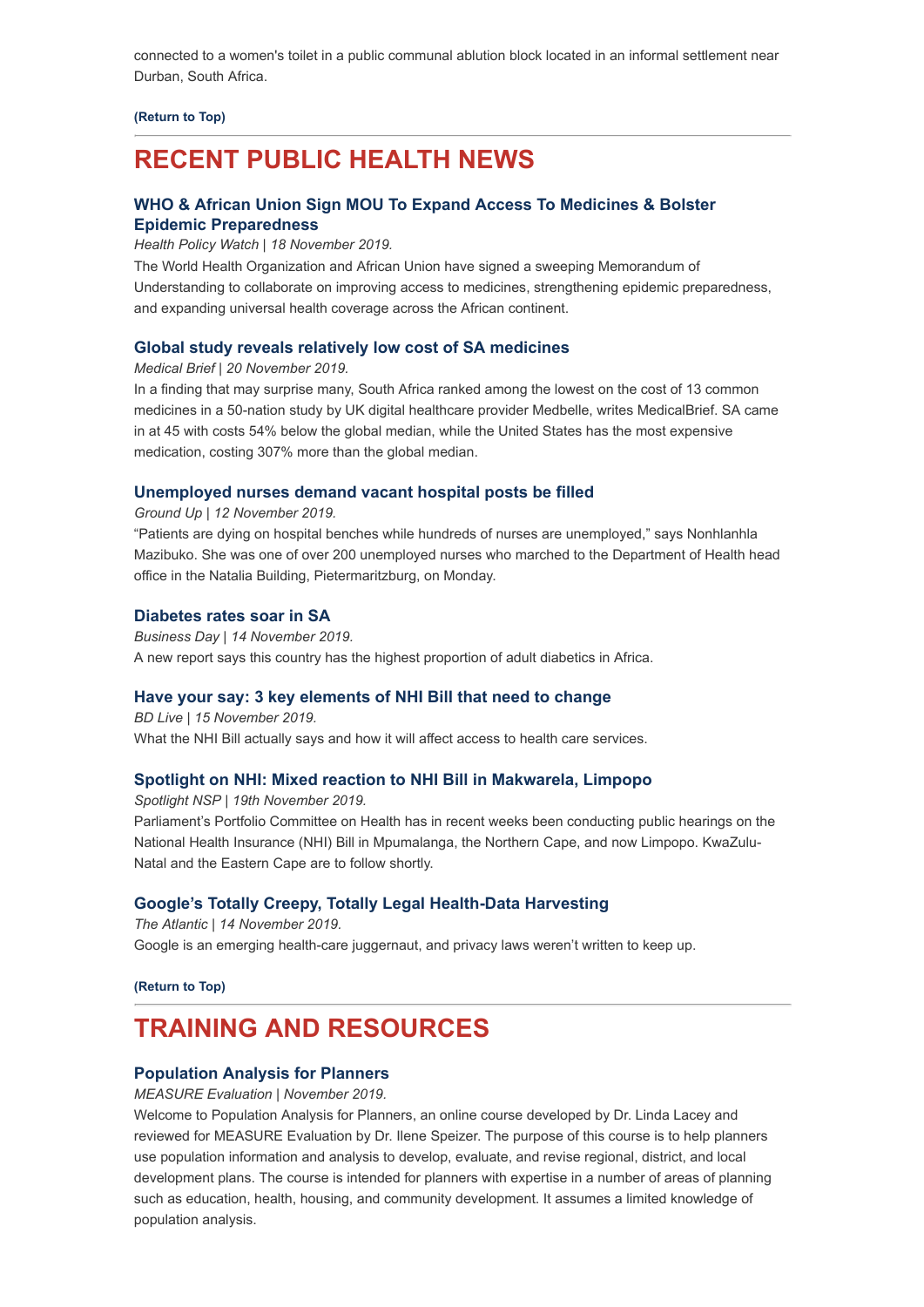### **[16 Days of Activism Against Gender-Based Violence](https://16dayscampaign.org/)**

*Center for Women's Global Leadership | November 2019.*

The 16 Days of Activism Against Gender-Based Violence is an international campaign coordinated by the Center for Women's Global Leadership and used by activists around the world as an organizing strategy to call for the elimination of all forms of gender-based violence. This website provides information and resources relating to the campaign. The core 16 Days campaign takes place every year between November 25 and December 10 and is run by more than 6,000 organizations in 187 countries. The 16 Days community organizes year-round, currently focused on ratification and implementation of the new ILO Convention 190 and Recommendation 206 to end GBV in the world of work.

**[\(Return to Top\)](#page-0-1)**

# <span id="page-3-0"></span>**PUBLICATIONS AND REPORTS**

# **[Harnessing the power of data for gender equality: Introducing the 2019 EM2030 SDG](https://www.hst.org.za/publications/NonHST%20Publications/EM2030_2019_Global_Report_English_WEB.pdf) Gender Index**

#### *Equal Measures 2030 | November 2019.*

The 2019 SDG Gender Index is the most comprehensive tool available to explore the state of gender equality across 129 countries (covering 95% of the world's girls and women), 14 of the 17 Sustainable Development Goals (SDGs), and 51 targets linked to issues inherent in the SDGs.

The Index includes 51 indicators across 14 of the 17 official Sustainable Development Goals (SDGs) and covers 129 countries across all regions of the world. Each goal in the index is covered by three to five indicators. The indicators are both those that are gender-specific and those that are not, but nonetheless have a disproportionate effect on girls and women.

**[\(Return to Top\)](#page-0-1)**

# <span id="page-3-1"></span>**CONFERENCES AND EVENTS**

#### **[COP25 Climate Change Conference](https://www.who.int/news-room/events/detail/2019/12/02/default-calendar/cop25-climate-change-conference)**

2-13 December 2019 Madrid, Spain

#### **[Virology Africa](https://www.hst.org.za/Lists/HST%20Events/DispForm.aspx?ID=66)**

10-14 February 2020 Radisson Blu Hotel, Cape Town, South Africa

#### **[International Social and Behavior Change Communication Summit](https://www.hst.org.za/Lists/HST%20Events/DispForm.aspx?ID=65)**

30 March-3 April 2020 Marrakech, Morocco

**[\(Return to Top\)](#page-0-1)**

# **JOB OPPORTUNITIES**

Please click on the job title for more information.

**[Health Systems Trust: Provincial Clinical Implementation Co-ordinator - CCMDD/ SyNCH](https://www.hst.org.za/Pages/Provincial-Clinical-Implementation-Co-ordinator-CCMDD-SyNCH.aspx)** Closing Date: 28 November 2019

**[Pact World: District Health Referral & Linkages Coordinator](http://www.ngopulse.org/opportunity/2019/11/21/pact-world-district-health-referral-linkages-coordinator)** Closing Date: 29 November 2019

**[FHI 360: Clinical Associates VMMC - QA / QI District Coordinators](http://www.ngopulse.org/opportunity/2019/11/20/fhi-360-clinical-associates-vmmc-qa-qi-district-coordinators)** Closing Date: 29 November 2019